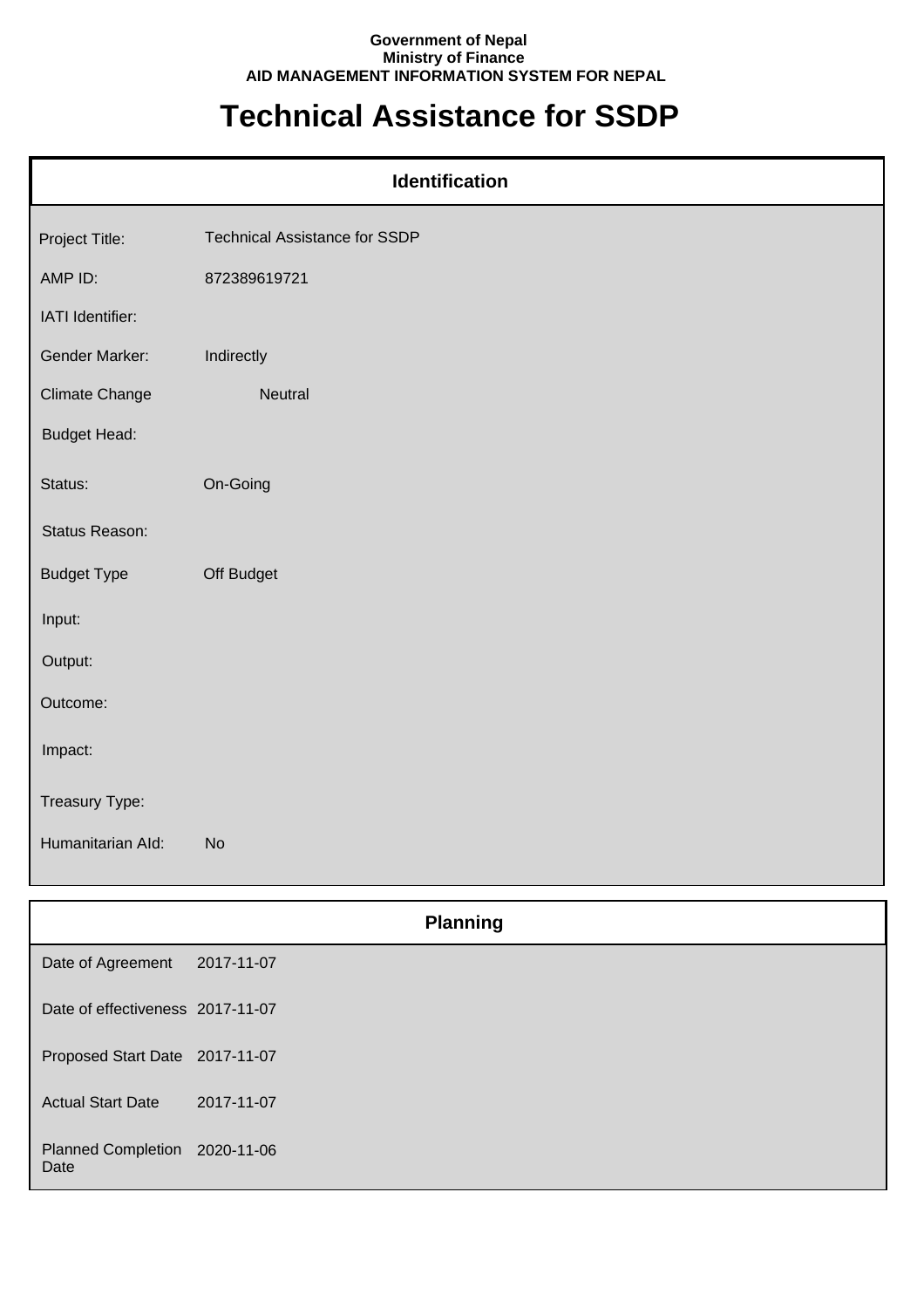| Location     |            |
|--------------|------------|
| Location     | Percentage |
| <b>NEPAL</b> | 100.0%     |

| <b>National Plan</b>                                                            |            |
|---------------------------------------------------------------------------------|------------|
| Program                                                                         | Percentage |
| [ Education ] [ Social Development Policy ] [ National Development Plan (NDP) ] | 100.0%     |

| <b>Sector</b>                           |            |
|-----------------------------------------|------------|
| Sector                                  | Percentage |
| Nepal Sector Classification EDUCATION 0 | 100.0%     |

| <b>Implementing/Executing Agency</b>          |        |  |
|-----------------------------------------------|--------|--|
| <b>Implementing Agency</b>                    |        |  |
| Asian Development Bank                        | 100.0% |  |
| <b>Executing Agency</b>                       |        |  |
| Asian Development Bank                        | 100.0% |  |
| <b>Responsible Organization</b>               |        |  |
| Ministry of Education, Science and Technology | 100.0% |  |
| Donor                                         |        |  |
| Norway                                        | 0.0%   |  |

| <b>Funding</b>                     |                       |                    |                               |            |                     |
|------------------------------------|-----------------------|--------------------|-------------------------------|------------|---------------------|
| Transaction<br>Date                | Type of<br>Assistance | Mode of<br>Payment | Post Earthquake<br>Assistance | Commitment | <b>Disbursement</b> |
| <b>Norway</b>                      |                       |                    |                               |            |                     |
| <b>UNDISBURSED BALANCE</b><br>null |                       |                    |                               |            |                     |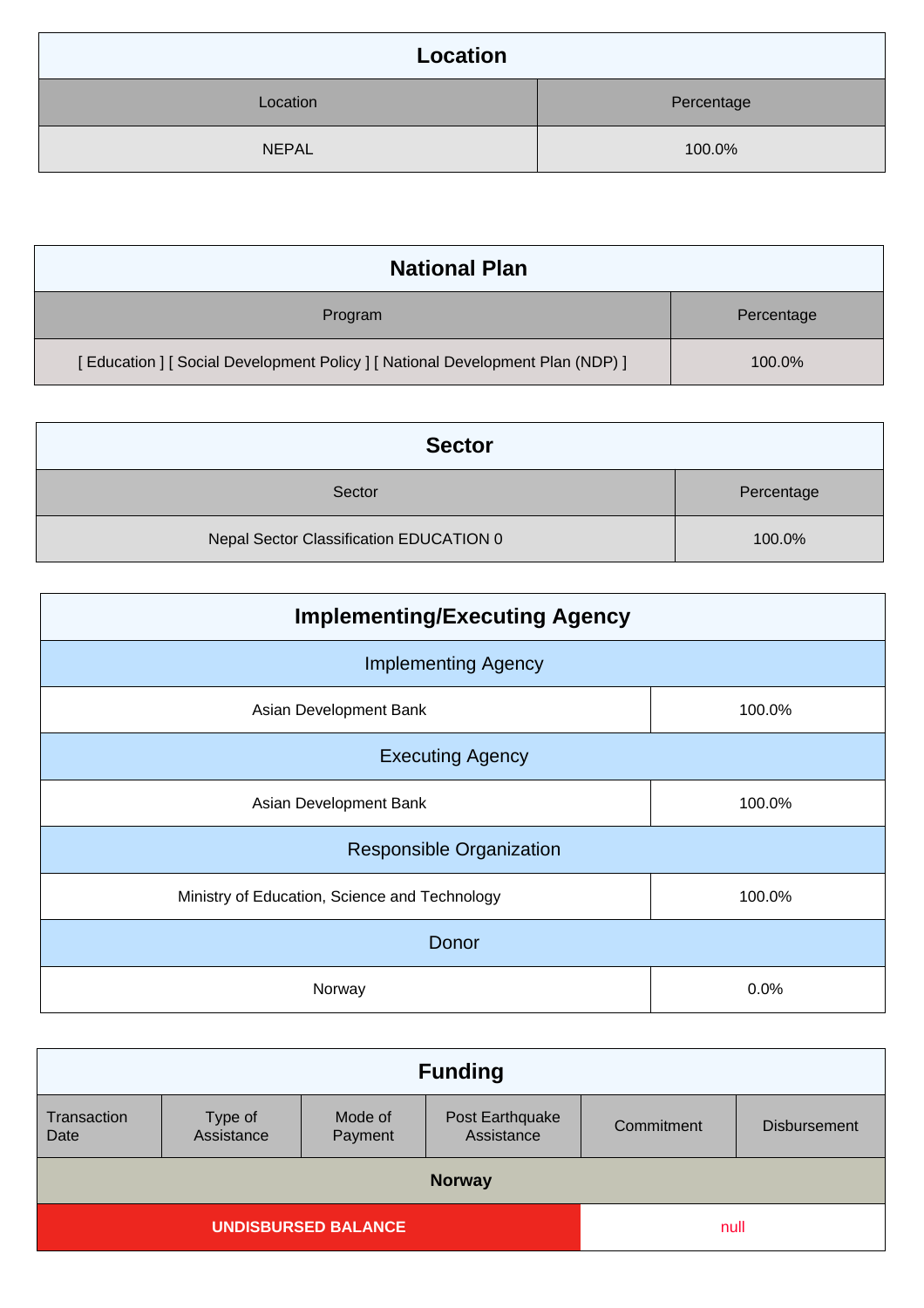| Transaction<br>Date        | Type of<br>Assistance                   | Mode of<br>Payment    | Post Earthquake<br>Assistance | Commitment | <b>Disbursement</b> |
|----------------------------|-----------------------------------------|-----------------------|-------------------------------|------------|---------------------|
|                            |                                         |                       | <b>Actual</b>                 |            |                     |
| 11/7/2017                  | Technical<br>Assistance<br>(Standalone) | <b>Direct Payment</b> | No                            | 1,105,213  |                     |
| 11/21/2017                 | Technical<br>Assistance<br>(Standalone) | <b>Direct Payment</b> | No                            | 0          | 339,029             |
| 10/3/2019                  | Technical<br>Assistance<br>(Standalone) | <b>Direct Payment</b> | No                            | 0          | 175,861             |
| Total                      |                                         |                       | 1,105,212                     | 514,888    |                     |
|                            |                                         |                       | <b>Planned</b>                |            |                     |
| 10/10/2021                 | Technical<br>Assistance<br>(Standalone) | <b>Direct Payment</b> | No                            | Ю          | 192,348             |
| <b>Total</b>               |                                         |                       | $\mathbf 0$                   | 192,347    |                     |
| Total (Norway)             |                                         |                       | 1,105,212                     | 707,235    |                     |
| <b>UNDISBURSED BALANCE</b> |                                         |                       | 397,977                       |            |                     |

|                                | <b>Progress Achieved</b> |
|--------------------------------|--------------------------|
| Progress Achieved:             |                          |
| Key Problems:                  |                          |
| Steps Taken to Solve Problems: |                          |